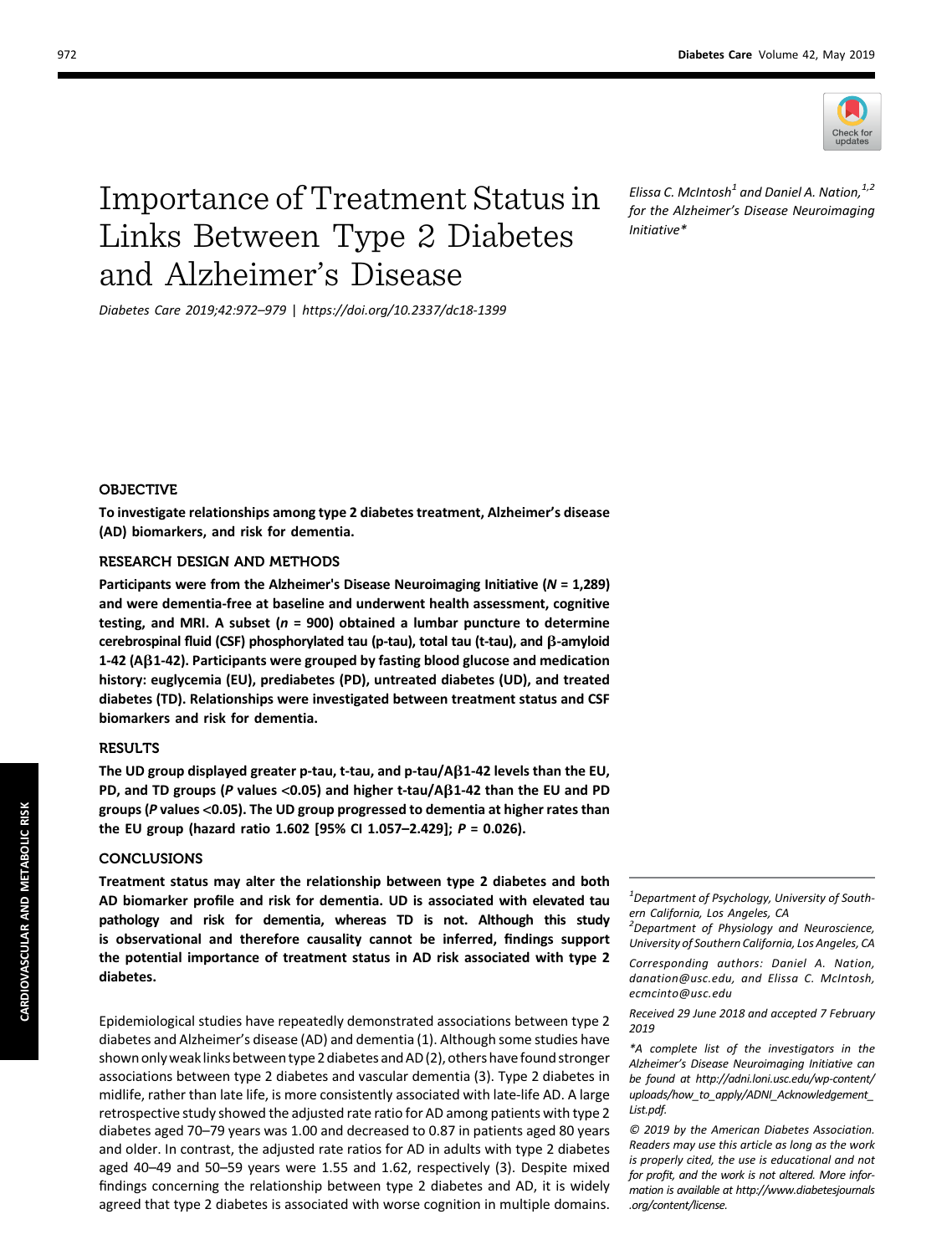Relative to people without diabetes, individuals with type 2 diabetes tend to perform worse on verbal memory, information processing speed and attention, and executive functioning (4), but the mechanism underlying this relationship is poorly understood.

Autopsy studies have often failed to find a significant association between type 2 diabetes and amyloid plaque and neurofibrillary tangle burden, whereas relationships between type 2 diabetes and cerebral infarcts at autopsy are more consistent (5). Inconsistent findings relating type 2 diabetes to AD neuropathology may be partly explained by the use of heterogeneous groups with type 2 diabetes and not accounting for the role of glycemic control. Population-based longitudinal studies show undiagnosed diabetes increases risk for dementia and AD relative to individuals with wellmanaged diabetes and without diabetes (6,7). Further, individuals with wellmanaged diabetes had similar rates of mortality and dementia to those without diabetes (6). Other longitudinal studies showed oral hypoglycemic medications for type 2 diabetes reduced cognitive decline or risk for dementia (8). These studies suggest diabetes treatment may mitigate dementia risk.

It is unclear whether the treatment of diabetes decreases risk for dementia through improvements in glycemic control, through other potential neuroprotective effects of diabetes medications, or both. In the ACCORD-MIND trial, baseline  $HbA_{1c}$  was negatively associated with cognitive performance on all four cognitive tests, demonstrating a relationship between diabetes severity and cognition (9). Several clinical trials have also shown cognitive benefits of improved glycemic control (10). There is less evidence for beneficial cognitive effects of intensive glucose lowering versus standard treatment. The ACCORD-MIND and Action in Diabetes and Vascular Disease: Preterax and Diamicron MR Controlled Evaluation (ADVANCE) trials both failed to show any differences in cognition between those treated with intensive versus standard therapy (11,12). Some investigators have suggested that overly aggressive treatment may increase risk for episodes of hypoglycemia, potentially exacerbating cognitive decline and dementia risk (13). This was exemplified in the Outcome Reduction With Initial

Glargine Intervention (ORIGIN) trial in which participants in the insulin intervention arm had greater rates of nonsevere and severe hypoglycemia relative to those with standard treatment. Further, participants with mild cognitive impairment (MCI) were at greater risk for severe hypoglycemia (14).

Although several intervention studies using standard treatment with multiple drug classes have shown positive effects on cognition, there is an absence of large-scale randomized trials demonstrating these effects. Metformin, a first-line drug used to treat diabetes, decreased risk of dementia compared with nonusers (15,16), but one large study reported long-term use of metformin slightly increased risk of dementia (17). Animal research indicates metformin crosses the blood brain barrier and may exert neuroprotective effects by attenuating tau phosphorylation (18). Peroxisome proliferator–activated receptor- $\gamma$  agonists, including thiazolidinediones, also reduce amyloid plaque burden and inflammation in animal models (19) and may protect against cognitive decline in humans (20). Glucagon-like peptide 1 (GLP-1) agonists decrease neuronal loss, amyloid plaques, tau phosphorylation, and inflammation (21). Sulfonylureas can improve cognition and decrease dementia risk (15), but may convey greater hypoglycemia risk in dementia compared with insulin analogs (22). Lastly, research on whether systemic insulin is neuroprotective is mixed, and insulin therapy has been shown to increase dementia risk in population-based studies (23). The results are difficult to interpret given that patients using insulin usually have longer disease duration. Taken together, both animal and human studies suggest that several types of diabetes medications may be neuroprotective and thereby benefit cognitive function.

A recent study found that older adults with type 2 diabetes exhibited greater cerebrospinal fluid (CSF) phosphorylated tau (p-tau) and total tau (t-tau) (24), suggesting a link between hyperglycemia and tau-mediated neurodegeneration. Importantly, these findings were correlational, and it remains unclear whether improvement of glycemic control or neuroprotective effects of pharmacological treatment may attenuate the association

with tau pathology. To our knowledge, the effects of type 2 diabetes treatment status on CSF AD biomarkers have never been investigated. Further research linking type 2 diabetes and in vivo biomarkers of AD pathophysiology in the context of treatment may provide additional insights into potential mechanisms relating these two diseases.

Diabetes treatment status has multiple determinants, including adherence, cognitive status, psychological status, and socioeconomic status. Thus, the effect of diabetes treatment on AD can only be determined by clinical trials. Observational studies can, however, evaluate the relationship between treatment status and AD-related outcomes. We conducted an observational study investigating whether treatment status modifies the relationship between type 2 diabetes and AD pathophysiology and dementia. The current study differentiated among individuals with euglycemia (EU), prediabetes (PD), untreated diabetes (UD), and treated diabetes (TD). We hypothesized that older adults with UD would have worse AD tau pathology relative to adults with normal blood glucose (EU) and PD. Further, we examined differential progression to dementia among groups over 120 months.

# RESEARCH DESIGN AND METHODS

Data were obtained from the Alzheimer's Disease Neuroimaging Initiative (ADNI) database [\(adni.loni.usc.edu](http://adni.loni.usc.edu)). The primary purpose of ADNI is to investigate the utility of MRI, positron emission tomography, CSF, and clinical, neuropsychological, and other biological markers in predicting progression of MCI to early AD dementia (25). For up-to-date information, see [www.adni-info.org.](http://www.adni-info.org) Exclusion criteria from the ADNI study included a Hachinski ischemic score greater than four, inability to participate in MRI, presence of neurologic disorders, current depression, history of psychiatric diagnosis, recent substance dependence,  $\leq$ 6 years of education, and lack of fluency in English or Spanish.

## Participants

Participants were 1,289 nondemented ADNI-1, ADNI-Grand Opportunity (ADNI-GO), and ADNI-2 participants with fasting blood glucose data and/or evidence of type 2 diabetes medication use who were classified as cognitively normal or MCI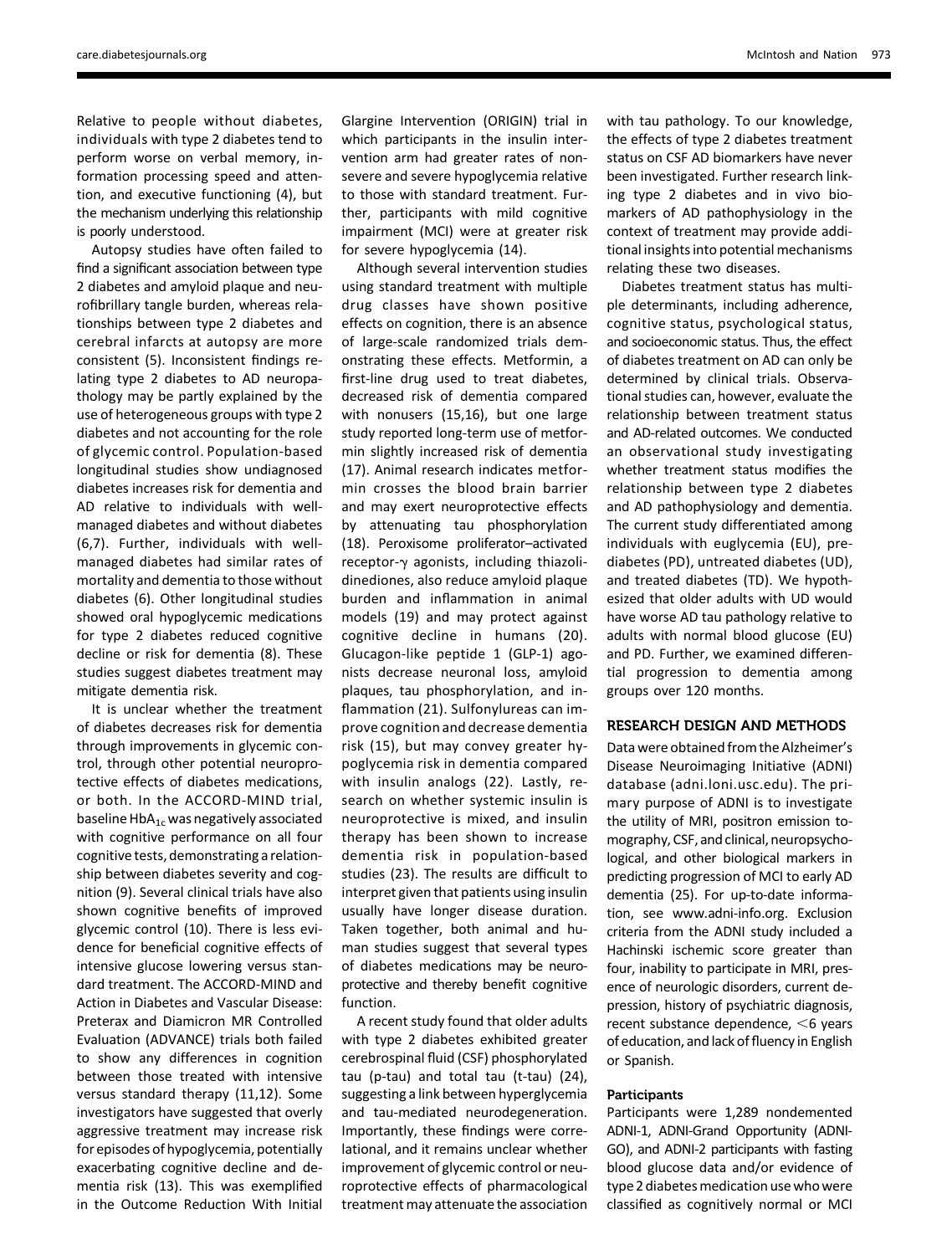at screening evaluation (26). Participants were grouped by baseline fasting blood glucose and reported medications taken in the last 3 months. EU versus PD versus diabetes classification used guidelines recommended by the American Diabetes Association (27). The EU group ( $n = 762$ ) had fasting blood glucose  $<$ 100 mg/dL, the PD group ( $n = 353$ ) had fasting blood glucose 100–125 mg/dL, and the UD group ( $n = 78$ ) had fasting blood glucose  $\geq$ 126 mg/dL. The EU, PD, and UD groups did not report type 2 diabetes medications. The TD group ( $n = 96$ ) reported use of one or more type 2 diabetes medication. Demographic and clinical data are shown in Table 1. For the TD group, diabetes medications, diabetes complications, and time since diabetes diagnosis were recorded (Table 2). The number of participants who began treatment for type 2 diabetes over follow-up was noted  $(n = 9)$ .

#### Genetic Data

Apolipoprotein E-e4 (APOE-e4) carrier status was determined using blood samples (99.4% of sample). Genotyping was conducted by the ADNI Biomarker Core at the University of Pennsylvania. Participants were designated as APOE-e4 positive if they carried one or more APOE-e4 alleles.

## Vascular Risk Factors

Vascular risk factors were determined with physical examinations and clinical interviews at the start of study. Seated brachial artery blood pressure, weight, and height were measured. BMI was calculated as weight (kilograms) divided by height (meters) squared. Data on blood pressure and BMI were available for 99.7% of the sample. Fasted blood samples were used to measure fasting blood glucose (99.9% of sample). Diagnosis and treatment history for hypertension and diagnoses of dyslipidemia and cardiovascular disease were documented via interviews.

Depressive symptoms were measured using the Geriatric Depression Scale (GDS). Current depression, as defined by GDS  $>$ 6, was an exclusion criterion.

## Global Cognition and Risk for Dementia

Global cognition was measured using the Mini-Mental State Examination (MMSE). Dementia staging was measured using the Clinical Dementia Rating Sum of Boxes. Participants were diagnosed as normal, MCI, or AD at each follow-up visit. Participants were followed up to 120 months.

## CSF Biomarkers

Baseline CSF biomarkers were collected and analyzed using Roche Elecsys CSF immunoassays for  $\beta$ -amyloid 1-42 (A $\beta$ 1-42), p-tau, and t-tau (picograms per milliliter) following Roche Study Protocol at the University of Pennsylvania/ADNI Biomarker Laboratory (28). Data on  $A\beta1-42$  were available for 57.4% of the sample. Data on p-tau and t-tau were available for 69.8% and 69.9% of the sample, respectively. Based on previous studies, positive biomarker profiles were determined using the following cutoff values:  $A\beta1-42$  (<964 pg/mL) and p-tau  $(>23.2 \text{ pg/mL})$  (29).

#### Statistical Analyses

All raw data were screened for departures from normality (skewness or kurtosis). Due to significant departures from the normal distribution, the following variables were log-transformed: p-tau, t-tau, and  $A\beta$ 1-42. ADNI criteria for MCI have been criticized for high falsepositive rates (30); thus, cognitively normal participants and participants with MCI were analyzed together. ANOVA and  $x^2$  tests were used to test for group differences in demographic, physiological, clinical, global cognition, dementia staging measures, and vascular risk factors.

| Partial $\eta^2$                       |                   |                |                |                |                |               |                               |           |  |
|----------------------------------------|-------------------|----------------|----------------|----------------|----------------|---------------|-------------------------------|-----------|--|
|                                        | All $(N = 1,289)$ | EU $(n = 762)$ | PD $(n = 353)$ | $UD (n = 78)$  | TD $(n = 96)$  | F or $\chi^2$ | $P$ value                     | or $\phi$ |  |
| Baseline clinical/<br>demographic data |                   |                |                |                |                |               |                               |           |  |
| Age, years                             | 73.54 (7.06)      | 73.32 (7.18)   | 73.84 (6.92)   | 75.04 (6.96)   | 72.87 (6.61)   | 1.927         | $0.123^{a,b}$                 | 0.004     |  |
| Sex (male), $n$ (%)                    | 719 (55.8)        | 394 (51.7)     | 215(60.9)      | 41 (52.6)      | 69 (71.9)      | 19.774        | $<$ 0.001 $c$ ,d              | 0.122     |  |
| Education, years                       | 16.04 (2.81)      | 16.08 (2.80)   | 16.08 (2.79)   | 15.86 (2.96)   | 15.72 (2.76)   | 0.603         | 0.613                         | 0.001     |  |
| Diagnosis (MCI), n (%)                 | 856 (66.3)        | 515 (67.6)     | 219(62.0)      | 50(64.1)       | 70 (72.9)      | 2.737         | $0.434^e$                     | 0.065     |  |
| APOE-ε4 (ε4 positive),                 |                   |                |                |                |                |               |                               |           |  |
| n(%)                                   | 546 (42.3)        | 331 (43.4)     | 144 (40.8)     | 33(42.3)       | 37 (38.5)      | 2.271         | 0.518                         | 0.030     |  |
| <b>MMSE</b>                            | 28.09 (1.76)      | 28.11 (1.75)   | 28.15 (1.75)   | 27.65 (1.97)   | 28.03 (1.67)   | 1.792         | $0.147$ <sup>f</sup>          | 0.004     |  |
| CDR-SB                                 | 1.02(1.00)        | 1.03(1.01)     | 0.95(0.98)     | 1.09(1.14)     | 1.13(0.93)     | 1.173         | 0.319                         | 0.003     |  |
| <b>GDS</b>                             | 1.37(1.39)        | 1.38(1.40)     | 1.35(1.37)     | 1.18(1.40)     | 1.52(1.40)     | 0.903         | 0.439                         | 0.002     |  |
| Baseline vascular risk<br>factors      |                   |                |                |                |                |               |                               |           |  |
| Glucose                                | 101.20 (24.32)    | 89.54 (7.24)   | 108.09 (6.85)  | 144.50 (16.70) | 128.02 (46.87) | 503.811       | $0.001^{\text{d,g,h}}$        | 0.541     |  |
| <b>BMI</b>                             | 27.03 (4.62)      | 26.53 (4.34)   | 27.37 (4.84)   | 26.84 (4.39)   | 29.80 (5.08)   | 15.618        | 0.001 <sup>c</sup>            | 0.035     |  |
| Systolic BP                            | 134.34 (16.40)    | 133.63 (16.73) | 135.26 (15.52) | 137.01 (16.83) | 134.41 (16.48) | 1.536         | 0.204                         | 0.004     |  |
| Diastolic BP                           | 74.33 (9.65)      | 74.37 (10.04)  | 74.60 (9.19)   | 73.63 (8.28)   | 73.66 (9.21)   | 0.386         | 0.763                         | 0.001     |  |
| HTN Tx, $n$ $(\%)$                     | 652 (50.6)        | 356 (46.7)     | 187 (53.0)     | 33 (42.3)      | 76 (79.2)      | 38.874        | $<$ 0.001 $^{\circ}$          | 0.174     |  |
| HTN, $n$ (%)                           | 599 (46.4)        | 328 (43.0)     | 172 (48.7)     | 31 (39.7)      | 67(69.8)       | 27.074        | $<$ 0.001 $\mathrm{^{\circ}}$ | 0.144     |  |
| Dyslipidemia, n (%)                    | 606 (46.9)        | 328 (43.0)     | 177(50.1)      | 33 (42.3)      | 67(69.8)       | 27.266        | $<$ 0.001 $c$ ,d              | 0.144     |  |
| CVD, $n$ (%)                           | 87(6.7)           | 45 (5.9)       | 22(6.2)        | 5(6.4)         | 14 (14.6)      | 10.487        | $0.015^{h}$                   | 0.090     |  |

Data are mean (SD) unless otherwise indicated. BP, blood pressure; CDR-SB, Clinical Dementia Rating Sum of Boxes; CVD, cardiovascular disease; HTN, hypertension; Tx, treatment. <sup>a</sup>UD > EU. <sup>b</sup>UD > TD. <sup>c</sup>TD > EU = PD = UD. <sup>d</sup>PD > EU. <sup>e</sup>TD > PD. <sup>f</sup>EU = PD > UD. <sup>g</sup>UD > EU = PD = TD.<br><sup>h</sup>TD > EU = PD  $h_{\text{TD}} > EU = PD$ .

## Table 1—Clinical and demographic data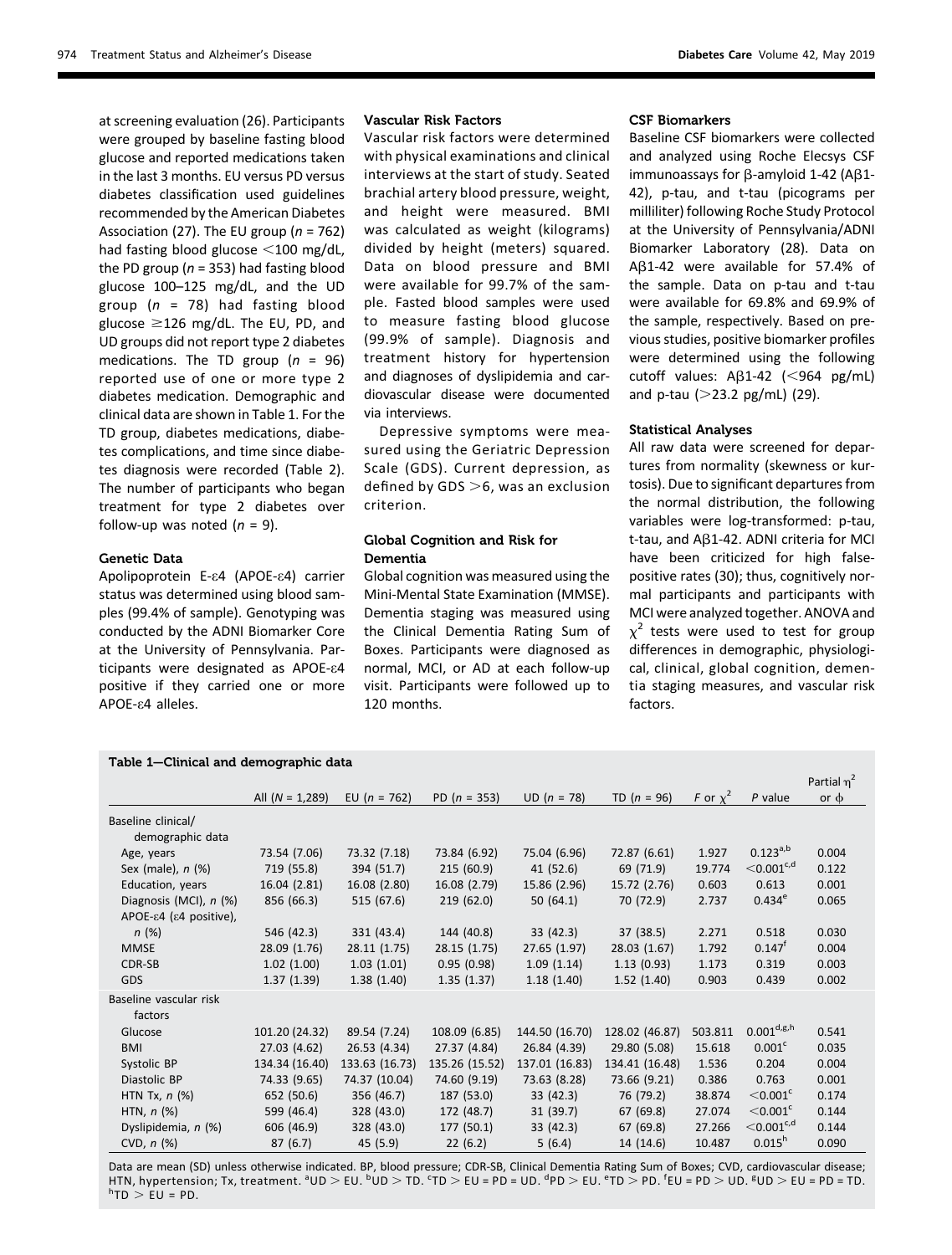| Table 2–Medications and complications data for TD group                                                                                                                                                                       |              |
|-------------------------------------------------------------------------------------------------------------------------------------------------------------------------------------------------------------------------------|--------------|
| Diabetes duration and medications                                                                                                                                                                                             |              |
| Duration, years [mean (SD)]                                                                                                                                                                                                   | 9.97 (10.32) |
| <b>Biguanides</b>                                                                                                                                                                                                             | 62(64.6)     |
| SU                                                                                                                                                                                                                            | 35 (36.5)    |
| <b>TZD</b>                                                                                                                                                                                                                    | 17(17.7)     |
| DPP-4 inhibitor                                                                                                                                                                                                               | 6(6.3)       |
| Insulin                                                                                                                                                                                                                       | 10(10.4)     |
| GLP-1 agonist                                                                                                                                                                                                                 | 1(1.0)       |
| Other                                                                                                                                                                                                                         | 6(6.3)       |
| Diabetic complications                                                                                                                                                                                                        |              |
| Neuropathy                                                                                                                                                                                                                    | 5(5.21)      |
| Retinopathy                                                                                                                                                                                                                   | 2(2.1)       |
| Amputation                                                                                                                                                                                                                    | 1(1.0)       |
| Skin issue                                                                                                                                                                                                                    | 1(1.0)       |
| . And the set of the set of the set of the set of the set of the set of the set of the set of the set of the set of the set of the set of the set of the set of the set of the set of the set of the set of the set of the se | $-1$         |

Data are n (%) unless otherwise indicated. DPP-4, dipeptidyl peptidase; SU, sulfonylureas; TZD, thiazolidinedione.

ANCOVA was used to assess group differences in CSF AD biomarkers. Pairwise comparisons were investigated using post hoc least significant difference tests. To assess group differences in p-tau and A $\beta$ 1-42 biomarker profiles,  $\chi^2$  analyses were employed using the cutoffs specified above and then confirmed with logistic regression analyses with covariates described below. In the TD group, linear regression was used to analyze relationship between diabetes duration and AD biomarkers. Cox regression investigated the relationship between baseline group status and progression to dementia using months to dementia diagnosis as the time variable covarying for baseline diagnosis. For ANCOVA, logistic regression, and Cox regression analyses, the following covariates were used: age, sex, years of education, APOE-e4 carrier status, depression score, BMI, systolic and diastolic blood pressure, use of hypertension medication, dyslipidemia, and cardiovascular disease.

All analyses were two-tailed significance set at  $P < 0.05$ . Post hoc power analyses were conducted for CSF biomarker ANCOVA analyses using G\*Power software. To address multiple comparisons for ANCOVA,  $\chi^2$ , and logistic regression analyses, a 0.05 false discovery rate correction was applied (31). Analyses were performed with SPSS for Mac OS X version 24 (IBM Corporation).

## **RESULTS**

## Demographic and Clinical Data

Participant groups differed in sex ratio, BMI, and fasting glucose (P values  $<$ 0.001) (Table 1). The TD group had more males than the EU ( $P < 0.001$ ), PD  $(P = 0.048)$ , and UD  $(P = 0.009)$  groups. The PD group had more males than the EU group ( $P = 0.004$ ). The TD group had greater BMI than all groups (P values  $<$  0.001), and the EU group had lower BMI than the PD group ( $P = 0.004$ ). The UD group had greater fasting blood glucose relative to all other groups (P values  $<$  0.001). The TD group had greater fasting blood glucose relative to the EU and PD groups ( $P$  values  $<$ 0.001), and the PD group had greater glucose relative to the EU group ( $P < 0.001$ ). Additionally, the UD group was older than the EU ( $P =$ 0.041) and TD ( $P = 0.044$ ) groups.

The TD group was more likely to report use ofantihypertensivemedication,a history of hypertension and dyslipidemia relative to all groups (P values  $<$  0.01), and a history of cardiovascular disease relative to the EU and PD groups (P values  $<$  0.01). The PD group was more likely to report a history of dyslipidemia than the EU group ( $P = 0.027$ ).

Nine participants in the nontreatment groups began treatment for type 2 diabetes over the course of follow-up (EU:  $n = 2, 0.26\%$  of group; PD:  $n = 4, 1.13\%$  of group; and UD:  $n = 3$ , 3.85% of group).

## Global Cognition and Risk for Dementia

The TD group had greater rates of MCI than the PD group ( $P = 0.048$ ), and the UD group scored worse on the MMSE than the EU ( $P = 0.029$ ) and PD ( $P = 0.025$ ) groups (Table 1). A total of 331 participants (26.8%) progressed to dementia over follow-up. On Cox regression analyses, UD participants showed more rapid progression to dementia compared with EU participants (hazard ratio 1.558 [95%

CI 1.028-2.361];  $P = 0.037$ ). Further, this finding remained significant after excluding participants who began type 2 diabetes treatment after baseline ( $n = 9$ ) (hazard ratio 1.602 [95% CI 1.057–2.429];  $P = 0.026$ ) (Fig. 1).

## CSF Biomarkers

Table 3 provides summary statistics for group differences in CSF biomarkers and biomarker profiles. There were group differences in p-tau, t-tau, p-tau/Aβ1-42, and t-tau/A $\beta$ 1-42, but not A $\beta$ 1-42. Specifically, the UD group exhibited greater p-tau than the EU ( $P < 0.001$ ; Hedges  $g =$ 0.57), PD ( $P = 0.001$ ; Hedges  $q = 0.61$ ), and TD ( $P = 0.025$ ; Hedges  $q = 0.47$ ) groups. Similarly, the UD group had greater t-tau than the EU ( $P < 0.001$ ; Hedges  $q = 0.57$ ), PD ( $P = 0.002$ ; Hedges  $g = 0.60$ ), and TD  $(P = 0.046;$  Hedges  $q = 0.45$ ) groups. Further, the UD group had greater p-tau/ A $\beta$ 1-42 than the EU (P = 0.001; Hedges q = 0.55), PD ( $P = 0.002$ ; Hedges  $q = 0.59$ ), and TD ( $P = 0.021$ ; Hedges,  $g = 0.65$ ) groups and greater t-tau/A $\beta$ 1-42 than the EU (P = 0.007; Hedges  $q = 0.51$ ) and PD ( $P = 0.008$ ; Hedges  $g = 0.56$ ) groups. The UD group had marginally greater t-tau/ $AB1-42$  ratio than the TD group ( $P = 0.058$ ). Given concern about power, post hoc pairwise comparisons for  $A\beta1-42$  with the UD group were also run: EU vs. UD:  $P =$ 0.615, Hedges  $q = 0.12$ ; PD vs. UD:  $P =$ 0.522, Hedges  $g = 0.17$ ; and TD vs. UD:  $P = 0.319$ , Hedges  $g = 0.33$ .

 $\chi^2$  analyses showed group differences in p-tau profiles. Specifically, the UD group had more  $p$ -tau<sup>+</sup> individuals than the EU ( $\chi^2 = 8.202$ ,  $P = 0.004$ ,<br> $\phi = 0.119$ ) PD ( $\chi^2 = 9.997$   $P = 0.002$  $\phi = 0.119$ , PD  $(\chi^2 = 9.997, P = 0.002,$ <br>  $\phi = 0.182$ ), and TD  $(\chi^2 = 5.035, P = 1.002)$  $\phi$  = 0.182), and TD ( $\chi^2$  = 5.035, P = 0.025,  $\phi = 0.204$ ) groups. Further, the UD group had more p-tau<sup>+</sup>/ A $\beta$ 1-42<sup>+</sup> individuals than the EU ( $\chi^2$  = 6.045,  $P=0.014$ ,  $\phi=0.112$ ), PD ( $\chi^2=7.602$ ,  $P=$ 0.006,  $\phi = 0.180$ ), and TD  $(\chi^2 = 7.082, P = 0.008, \phi = 0.266)$  groups (Table 3). Con-0.008,  $\phi = 0.266$ ) groups (Table 3). Controlling for age, sex, years of education, APOE-e4 carrier status, depression score, BMI, blood pressure, hypertension treatment, dyslipidemia, and cardiovascular disease, logistic regression mostly confirmed results of  $\chi^2$  analyses. The UD group had more  $p$ -tau<sup>+</sup> individuals than both the EU ( $P = 0.006$ ) and PD ( $P = 0.004$ ) groups, and there was a nonsignificant trend compared with the TD group ( $P =$ 0.056). There were no group differences in A $\beta$ 1-42 profile (P values  $>$ 0.05). The UD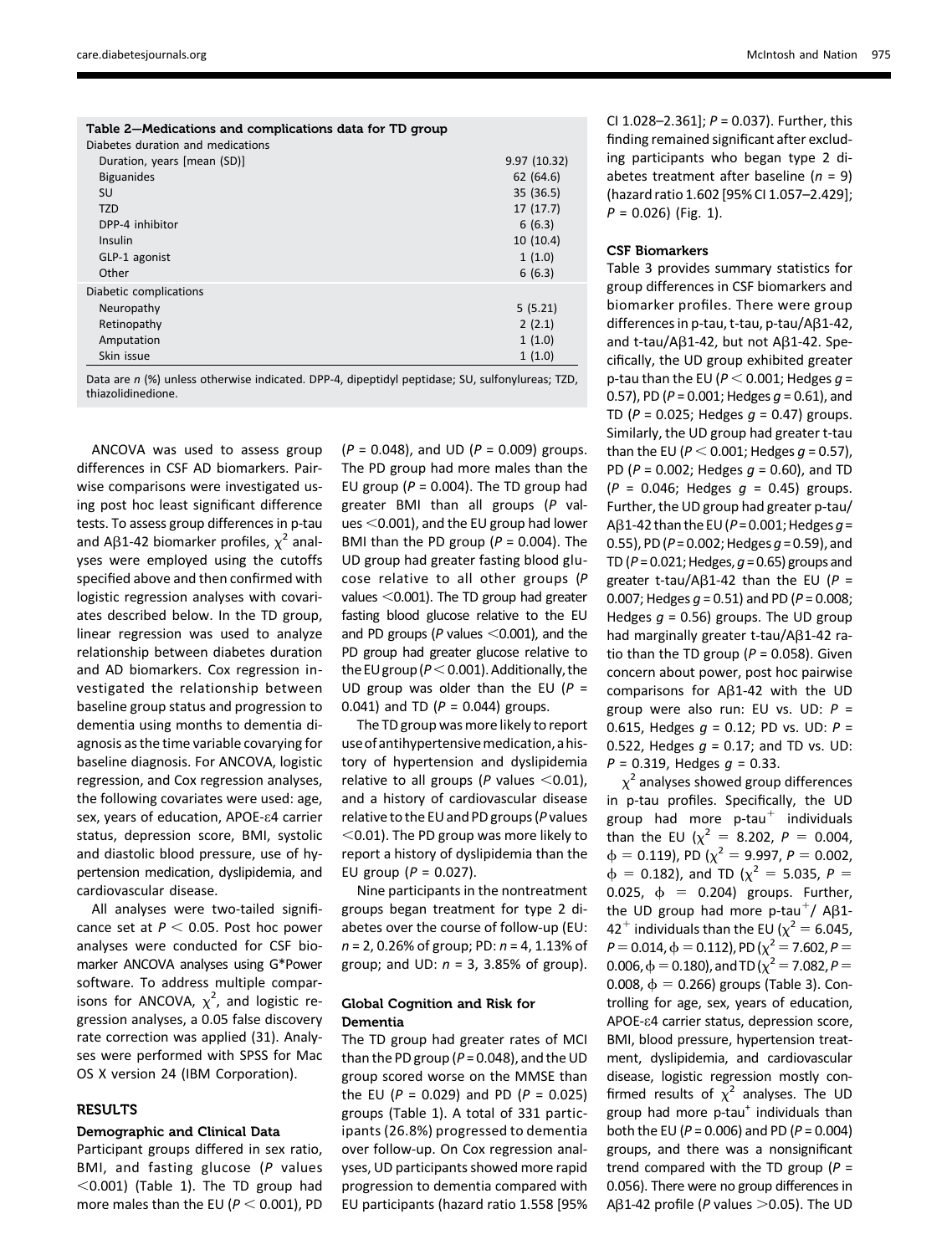

Figure 1-Group differences in progression to dementia. Cox regression analysis showed the UD group progressed to dementia at a faster rate than the EU group over follow-up (hazard ratio 1.602 [95% CI 1.057-2.429];  $P = 0.026$ ). There were no other group differences (P values  $>0.05$ ).

group had more p-tau<sup>+</sup>/Aß1-42<sup>+</sup> individ-<br>uals than the ELL(P – 0.014), PD (P – 0.005) uals than the EU ( $P = 0.014$ ), PD ( $P = 0.005$ ), and TD ( $P = 0.005$ ) groups. There were no group by APOE-e4 carrier status interactions in biomarker profiles ( $P$  values  $>$  0.05).

## Biomarkers and Diabetes Duration

Linear regression analyses showed that diabetes duration was positively associated with both p-tau ( $P = 0.020$ ;  $\beta = 0.118$ ; 95% CI 0.019–0.217) and t-tau (P = 0.014;  $\beta$  = 0.113; 95% CI 0.024–0.202), but not  $A\beta$ 1-42 ( $P = 0.377$ ).

## Power Analysis

Post hoc power analyses showed both p-tau and t-tau analyses were adequately powered to find group differences (p-tau:

Table 3—CSF biomarker data

noncentrality parameter  $\lambda$  = 13.61, critical  $F = 2.62$ , and power = 0.89; t-tau: noncentrality parameter  $\lambda$  = 13.63, critical  $F = 2.62$ , and power = 0.89), but the AB1-42 analysis was not (noncentrality parameter  $\lambda$  = 1.47; critical  $F$  = 2.62; and power = 0.15). Given prior research that diabetes medications may improve b-amyloid clearance, the power to detect a true difference between the UD and TD groups was calculated using the observed Hedges g. Power was observed to be 0.37 to detect a true difference in Ab1-42 between the UD and TD groups. In order to have a power of 0.80 to detect the difference observed in these data, the sample size would have needed to be substantially greater (UD:  $n = 129$ ; TD:  $n = 171$ ).

## **CONCLUSIONS**

To our knowledge, no human in vivo study has explored the relationship between type 2 diabetes treatment and AD pathophysiology. Although type 2 diabetes has previously been linked to tau pathology (24), the current study clarifies the role of treatment status in modifying this association. Our results indicated that older adults with UD exhibited higher CSF p-tau than those with EU, PD, or treated type 2 diabetes. Older adults with UD also showed a more rapid progression to dementia than euglycemic adults. In individuals with TD, diabetes duration was positively associated with p-tau, suggesting that chronic hyperglycemia is associated with more tau dysfunction. Older adults with TD did not differ from either individuals with EU or PD on biomarkers or progression to dementia, suggesting that pharmacotherapy for type 2 diabetes attenuates risk for diabetes-associated dementia. Consistent with our findings, multiple studies have shown that diabetes treatment and well-controlled diabetes reduce the risk for dementia (7,15). Our results bolster the hypothesis that the relationship between type 2 diabetes and tau pathology may be driven by those with UD or poorly managed diabetes. Causal inferences are prohibited by the observational and cross-sectional nature of our biomarker analyses; nevertheless, the findings suggest that treatment status may modify the relationship between type 2 diabetes and both tau-mediated neurodegeneration and dementia.

The relationship between hyperglycemia and p-tau is consistent with findings from animal research. Neuropathological studies in animal models of type 2 diabetes show increased tau phosphorylation and cleavage, neurite degeneration,

|                                                     |                  |                 |                 |                 |               |                      | Partial $\eta^2$ |
|-----------------------------------------------------|------------------|-----------------|-----------------|-----------------|---------------|----------------------|------------------|
|                                                     | EU ( $n = 530$ ) | PD $(n = 250)$  | $UD (n = 54)$   | TD $(n = 67)$   | F or $\chi^2$ | P value              | or $\phi$        |
| p-tau                                               | 25.54 (12.97)    | 25.05 (11.89)   | 33.26 (19.24)   | 25.37 (14.23)   | 4.316         | $0.005^{\circ}$      | 0.015            |
| t-tau                                               | 266.54 (117.24)  | 264.46 (107.07) | 335.26 (156.58) | 270.80 (131.90) | 4.512         | 0.004 <sup>a</sup>   | 0.015            |
| $AB1-42$                                            | 886.89 (366.82)  | 904.35 (373.14) | 836.50 (346.68) | 958.29 (357.30) | 0.478         | 0.698                | 0.002            |
| $p$ -tau/A $\beta$ 1-42                             | 0.04(0.03)       | 0.04(0.03)      | 0.05(0.04)      | 0.03(0.02)      | 3.601         | $0.013^a$            | 0.015            |
| t-tau/A $\beta$ 1-42                                | 0.38(0.27)       | 0.36(0.24)      | 0.52(0.38)      | 0.34(0.21)      | 2.568         | 0.053 <sup>b</sup>   | 0.011            |
| $p$ -tau <sup>+</sup> (%)                           | 46.2             | 43.0            | 66.7            | 44.1            | 10.230        | $0.017$ <sup>a</sup> | 0.107            |
| $A\beta$ 1-42 <sup>+</sup> (%)                      | 64.3             | 63.9            | 67.4            | 53.4            | 4.041         | 0.257                | 0.074            |
| p-tau <sup>+</sup> /A $\beta$ 1-42 <sup>+</sup> (%) | 40.0             | 36.5            | 59.5            | 32.8            | 8.922         | $0.030^{a}$          | 0.110            |
|                                                     |                  |                 |                 |                 |               |                      |                  |

Data are mean (SD) unless otherwise indicated.  $^{\text{a}}$ UD  $>$  EU = PD = TD.  $^{\text{b}}$ UD  $>$  EU = PD.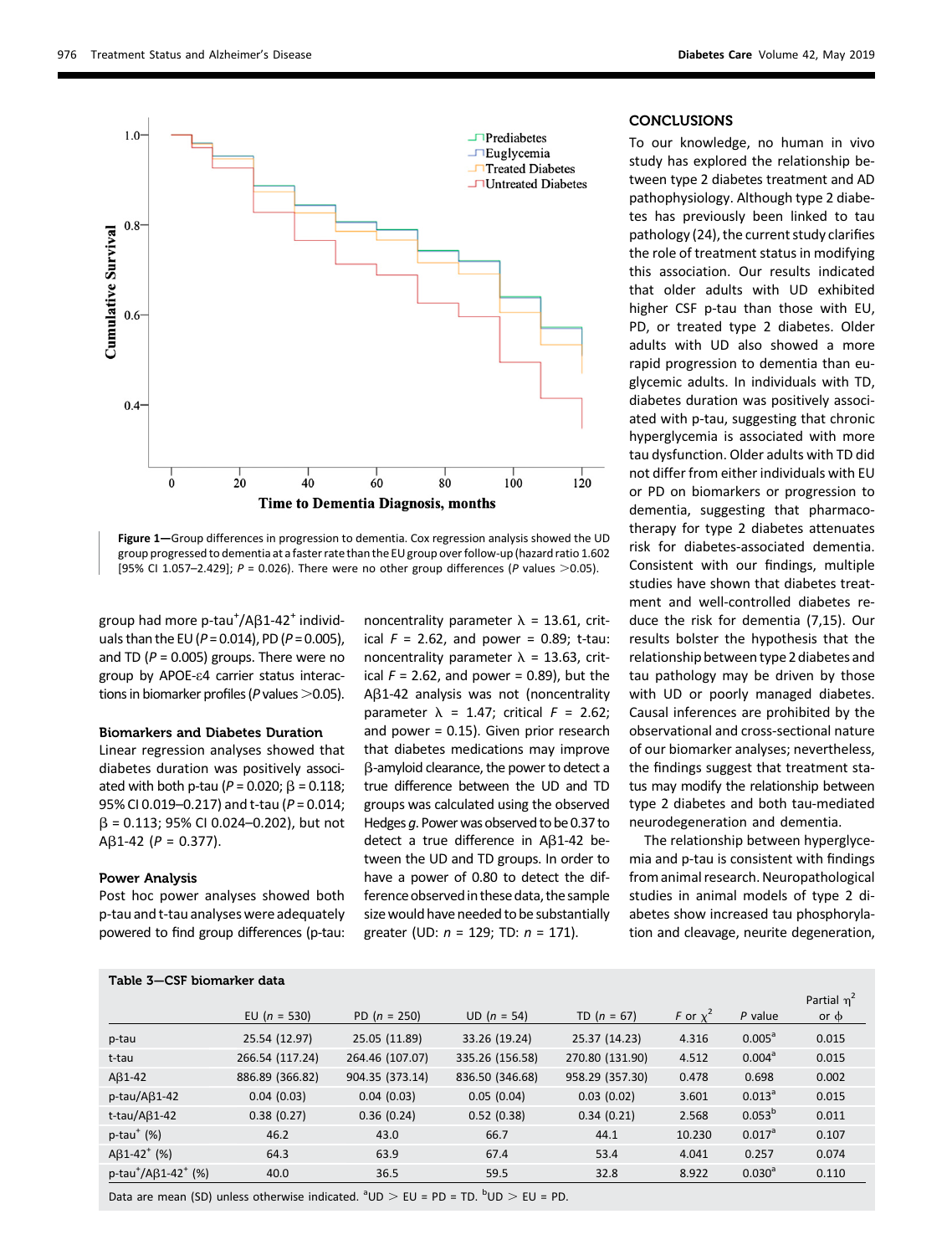and neuronal loss (32). Cell culture models suggest that insulin resistance produces p-tau through reduced phosphatidylinositol 3-kinase–Akt activity and downstream activation of  $GSK3\beta$ , providing one possible mechanistic link between insulin resistance and tau pathology. Chronic hyperglycemia is associated with increased advanced glycation end products, which are associated with neurofibrillary tangles (33). Thus, the differences in tau profiles between treated diabetes and UD could be directly related to improved glycemic control. Other neuroprotective effects of the various diabetes medications may have played a role in these observations.

The heterogeneity and sample size of the treated groups precluded examination of individual medications, but the most prescribed diabetes medication in the current study was metformin. Metformin decreases p-tau in animal models (18). The relationship between metformin and risk for dementia is mixed, but several studies show metformin ameliorates risk for dementia (15,16). GLP-1 agonists are also hypothesized to have neuroprotective effects (21), but they were not widely used in the current sample; thus, they cannot account for the positive findings seen. Further research is needed to evaluate the effect of specific medications on tau pathology in humans.

Animal and human studies have also linked glucose levels to  $\beta$ -amyloid pathology. Middle-aged adults with type 1 diabetes have greater  $\beta$ -amyloid than control subjects (34), suggesting that insulin may enhance  $\beta$ -amyloid clearance. In a postmortem study of type 2 diabetes, patients who took both insulin and oral hypoglycemic medications had less neuritic plaques in the entorhinal cortex and amygdala compared with monotherapy groups (35). Treatment with metformin in mice is associated with decreased  $\beta$ -amyloid deposition and levels compared with untreated mice (36). Taken together, these studies suggest that several types of diabetes treatments may lower cerebral  $\beta$ -amyloid levels. In the current study, we did not find any significant group differences in  $\beta$ -amyloid; however, post hoc power analyses demonstrated that the  $\beta$ -amyloid analysis was underpowered, making it difficult to draw conclusions. Interestingly, examination of group means revealed that the UD group had the most

 $A\beta1-42$ , whereas the TD group had the least  $A\beta$ 1-42. Although these groups did not differ significantly in ANCOVA pairwise comparisons, the treated group showed a small effect for less  $\beta$ -amyloid pathology than the untreated group.  $p$ -tau/A $\beta$ 1-42 and t-tau/A $\beta$ 1-42 were also elevated in individuals with UD, further suggesting that UD may be associated with both increased  $p$ -tau and  $\beta$ -amyloid pathology. Similarly, higher  $tau/β$ -amyloid ratios are associated with cognitive decline in nondemented adults (37). Future studies with greater sample size may better determine whether there may be a small association between diabetes treatment status and cerebral  $\beta$ -amyloid levels.

Taken together, the tau and  $\beta$ -amyloid findings do not support a relationship between treated type 2 diabetes and AD. Participants with TD did not differ on any CSF biomarkers or ratios from participants with EU. However, older adults with UD showed elevated tau pathology, but did not significantly differ in  $\beta$ -amyloid pathology. In fact, as described above, there was only some evidence of difference in  $\beta$ -amyloid pathology between participants with TD and UD, which may speak to  $\beta$ -amyloid clearance mechanisms associated with type 2 diabetes medications. Thus, we conclude that untreated hyperglycemia appears to be strongly associated with tau pathology, but there is lack of evidence for a relationship between hyperglycemia and  $\beta$ -amyloid, suggesting that hyperglycemia is not associated with typical AD pathophysiological presentation.

Several other cardiovascular risk factors, including hypertension, dyslipidemia, and cardiovascular disease, have been associated with AD risk (38). These factors were included in every analysis supporting that diabetes contributes to differences in p-tau, t-tau, and ratios independent of these risk factors. The UD group did not have greater blood pressure, hypertension treatment, or history of cardiovascular disease compared with other groups and therefore cannot explain the relationship between UD and increased tauopathy. Thus, although cardiovascular risk factors have been shown to increase risk for AD, these factors do not explain the current study findings. Similarly, depression scores were included as a covariate in every analysis and did not affect findings, which

may be due to current depression as an exclusion criterion.

It is important to note that the ADNI cohort may not be representative of the aging population with diabetes. The ADNI cohort may be in better overall health, particularly with regard to cardiovascular health, because cerebrovascular disease was part of the exclusion criteria (e.g., Hachinski score cutoff). The prevalence of type 2 diabetes in the current study is 13.5%, whereas it is estimated that 25% of people aged 65 years and older have type 2 diabetes in the U.S. (39). In addition, participants with TD were more likely to be male (63.2% male). Women aged 75 years and older may have greater rates of hypertension, hyperlipidemia, and diabetes compared with men of the same age (40). The underrepresentation of women in the sample may mean that differences between groups with diabetes and the euglycemic group are underrepresented. Future studies would benefit from analyzing sex separately if adequately powered.

The most important limitation of the current study is confound by indication. The use of diabetes medication may be a risk indicator for the severity of hyperglycemia and/or longer duration of illness. The generalizability of this study may be compromised due to the nature of the ADNI participant selection and potential recruitment biases specific to each study center. Participants were screened for many vascular issues; the sample likely has less vascular risk factors than the general population. At the same time, this may represent a strength of the study, as we can better isolate how type 2 diabetes and hyperglycemia are related to markers of neurodegenerative disease independent of a more severe vascular risk factor profile. Another limitation is the definition of the different groups based on one fasting blood glucose measure.  $HbA_{1c}$  data were not collected in this study and would likely have improved diabetes group classification. Another limitation is the lack of data regarding medication adherence; thus, the current study measured prescription patterns as a proxy for treatment. It is possible that some people in the TD group were not taking their medication as prescribed. If true, our results may be more conservative because if participants were fully compliant, the differences among groups may have been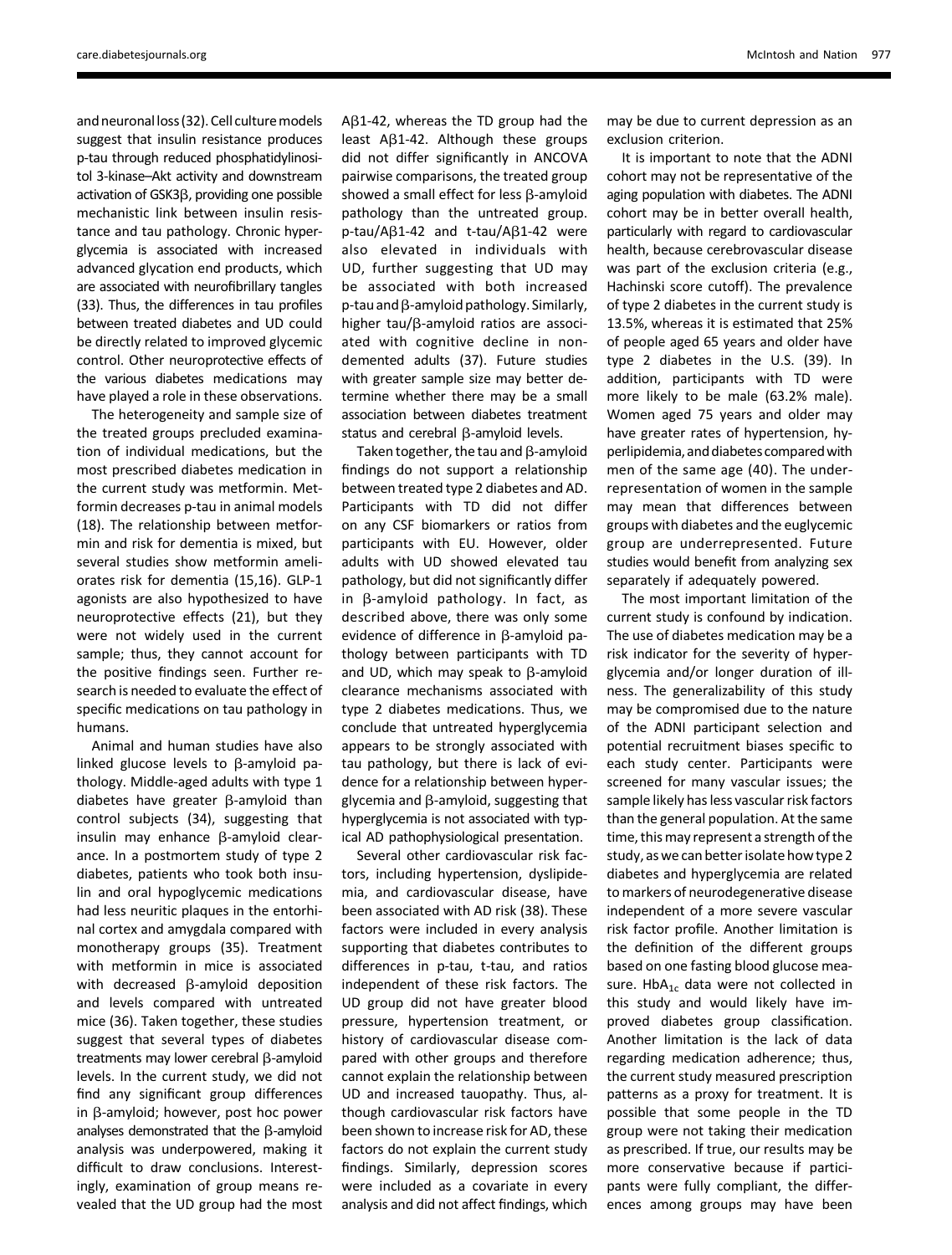stronger. Lastly, although self-reported diabetes duration and complications data were included, there were no data about hypoglycemic episodes, which could adversely affect cognition.

Despite these limitations, this is, to our knowledge, the first clinical study to investigate differences in type 2 diabetes treatment status on CSF AD biomarkers. Another strength of the current study was the longitudinal design of this study allowed us to examine relationships between treatment and dementia risk.

In summary, the current study demonstrated that UD, but not TD, was associated with elevated p-tau and t-tau and increased p-tau/ $A\beta$ 1-42 ratio relative to euglycemic individuals. In line with these findings, individuals with UD also showed faster progression to dementia relative to individuals with EU. The findings suggest that hyperglycemia may be linked to tau-mediated processes and that diabetes medication may alter the relationship between tau pathology and hyperglycemia. Further research is needed to elucidate the mechanism with which TD decreases tauopathy associated with hyperglycemia.

Funding. This study was supported by National Institutes of Health grants R21-AG-055034, P01- AG-052350, and P50-AG-005142 and Alzheimer's Association grant AA-008369. Data collection and sharing for this project were funded by the ADNI (National Institutes of Health grant U01-AG-024904) and Department of Defense (DOD) ADNI (U.S. Department of Defense award W81XWH-12-2-0012). ADNI is funded by the National Institute on Aging and the National Institute of Biomedical Imaging and Bioengineering and through generous contributions from the following: AbbVie, Alzheimer's Association, Alzheimer's Drug Discovery Foundation, Araclon Biotech, Bioclinica, Inc., Biogen, Bristol-Myers Squibb, CereSpir Inc., Cogstate, Eisai Inc., Elan Pharmaceuticals, Eli Lilly and Company, EURO-IMMUN, F. Hoffmann-La Roche Ltd. and its affiliated company Genentech, Inc., Fujirebio, GE Healthcare, IXICO Ltd., Janssen Alzheimer Immunotherapy Research & Development LLC, Johnson & Johnson Pharmaceutical Research and Development, Lumosity, Lundbeck, Merck & Co., Inc., Meso Scale Diagnostics, LLC, NeuroRx Research, Neurotrack Technologies, Novartis Pharmaceuticals Corporation, Pfizer Inc., Piramal Imaging, Servier, Takeda Pharmaceuticals, and Transition Therapeutics Inc. The Canadian Institutes of Health Research is providing funds to support ADNI clinical sites in Canada. Private sector contributions are facilitated by the Foundation for the National Institutes of Health (www.fnih.org). The grantee organization is the Northern California Institute for Research

and Education, and the study is coordinated by the Alzheimer's Therapeutic Research Institute at the University of Southern California. ADNI data are disseminated by the Laboratory of Neuro Imaging at the University of Southern California.

Duality of Interest. No potential conflicts of interest relevant to this article were reported.

Data used in preparation of this article were obtained from the ADNI database ([adni.loni.](http://adni.loni.usc.edu) [usc.edu\)](http://adni.loni.usc.edu). As such, the investigators within the ADNI contributed to the design and implementation of ADNI and/or provided data but did not participate in analysis or writing of this report.

Author Contributions. E.C.M. wrote the manuscript. D.A.N. supervised the research and reviewed and edited the manuscript. E.C.M. and D.A.N. contributed to study design and analysis. E.C.M. is the guarantor of this work and, as such, had full access to all of the data in the study and takes responsibility for the integrity of the data and the accuracy of the data analysis.

#### References

1. Profenno LA, Porsteinsson AP, Faraone SV. Meta-analysis of Alzheimer's disease risk with obesity, diabetes, and related disorders. Biol Psychiatry 2010;67:505–512

2. Ryan CM, van Duinkerken E, Rosano C. Neurocognitive consequences of diabetes. Am Psychol 2016;71:563–576

3. Smolina K, Wotton CJ, Goldacre MJ. Risk of dementia in patients hospitalised with type 1 and type 2 diabetes in England, 1998-2011: a retrospective national record linkage cohort study. Diabetologia 2015;58:942–950

4. Reijmer YD, van den Berg E, Ruis C, Kappelle LJ, Biessels GJ. Cognitive dysfunction in patients with type 2 diabetes. Diabetes Metab Res Rev 2010;26:507–519

5. Arvanitakis Z, Schneider JA, Wilson RS, et al. Diabetes is related to cerebral infarction but not to AD pathology in older persons. Neurology 2006;67:1960–1965

6. Gao L, Matthews FE, Sargeant LA, Brayne C; MRC CFAS. An investigation of the population impact of variation in HbA1c levels in older people in England and Wales: from a population based multi-centre longitudinal study. BMC Public Health 2008;8:54

7. Xu WL, von Strauss E, Qiu CX, Winblad B, Fratiglioni L. Uncontrolled diabetes increases the risk of Alzheimer's disease: a population-based cohort study. Diabetologia 2009;52:1031–1039 8. Wu JH, Haan MN, Liang J, Ghosh D, Gonzalez HM, Herman WH. Impact of antidiabetic medications on physical and cognitive functioning of older Mexican Americans with diabetes mellitus: a population-based cohort study. Ann Epidemiol 2003;13:369–376

9. Cukierman-Yaffe T, Gerstein HC, Williamson JD, et al.; Action to Control Cardiovascular Risk in Diabetes-Memory in Diabetes (ACCORD-MIND) Investigators. Relationship between baseline glycemic control and cognitive function in individuals with type 2 diabetes and other cardiovascular risk factors: the action to control cardiovascular risk in diabetes-memory in diabetes (ACCORD-MIND) trial. Diabetes Care 2009;32:221–226

10. Luchsinger JA, Palmas W, Teresi JA, et al. Improved diabetes control in the elderly delays global cognitive decline. J Nutr Health Aging 2011;15:445–449

11. Launer LJ, Miller ME, Williamson JD, et al.; ACCORD MIND Investigators. Effects of intensive glucose lowering on brain structure and function in people with type 2 diabetes (ACCORD MIND): a randomised open-label substudy. Lancet Neurol 2011;10:969–977

12. de Galan BE, Zoungas S, Chalmers J, et al.; ADVANCE Collaborative Group. Cognitive function and risks of cardiovascular disease and hypoglycaemia in patients with type 2 diabetes: the Action in Diabetes and Vascular Disease: Preterax and Diamicron Modified Release Controlled Evaluation (ADVANCE) trial. Diabetologia 2009;52:2328–2336

13. Feinkohl I, Aung PP, Keller M, et al.; Edinburgh Type 2 Diabetes Study (ET2DS) Investigators. Severe hypoglycemia and cognitive decline in older people with type 2 diabetes: the Edinburgh type 2 diabetes study. Diabetes Care 2014; 37:507–515

14. Riddle MC, Gerstein HC, Jung H, et al.; ORIGIN Trial Investigators. Predictors of nonsevere and severe hypoglycemia during glucoselowering treatment with insulin glargine or standard drugs in the ORIGIN trial. Diabetes Care 2015;38:22–28

15. Hsu CC, Wahlqvist ML, Lee MS, Tsai HN. Incidence of dementia is increased in type 2 diabetes and reduced by the use of sulfonylureas and metformin. J Alzheimers Dis 2011;24:485–493 16. Ng TP, Feng L, Yap KB, Lee TS, Tan CH, Winblad B. Long-term metformin usage and cognitive function among older adults with diabetes. J Alzheimers Dis 2014;41:61–68

17. Imfeld P, Bodmer M, Jick SS, Meier CR. Metformin, other antidiabetic drugs, and risk of Alzheimer's disease: a population-based casecontrol study. J Am Geriatr Soc 2012;60:916–921 18. Li J, Deng J, Sheng W, Zuo Z. Metformin attenuates Alzheimer's disease-like neuropathology in obese, leptin-resistant mice. Pharmacol Biochem Behav 2012;101:564–574

19. Jiang Q, Heneka M, Landreth GE. The role of peroxisome proliferator-activated receptor-γ (PPARγ) in Alzheimer's disease: therapeutic implications. CNS Drugs 2008;22:  $1 - 14$ 

20. Abbatecola AM, Lattanzio F, Molinari AM, et al. Rosiglitazone and cognitive stability in older individuals with type 2 diabetes and mild cognitive impairment. Diabetes Care 2010;33:1706– 1711

21. McClean PL, Parthsarathy V, Faivre E, Hölscher C. The diabetes drug liraglutide prevents degenerative processes in a mouse model of Alzheimer's disease. J Neurosci 2011;31:6587– 6594

22. Abbatecola AM, Bo M, Barbagallo M, et al.; Italian Society of Gerontology and Geriatrics (SIGG), Florence, Italy. Severe hypoglycemia is associated with antidiabetic oral treatment compared with insulin analogs in nursing home patients with type 2 diabetes and dementia: results from the DIMORA study. J Am Med Dir Assoc 2015;16:349.e7– 349.e12

23. Ott A, Stolk RP, van Harskamp F, Pols HA, Hofman A, Breteler MM. Diabetes mellitus and the risk of dementia: the Rotterdam Study. Neurology 1999;53:1937–1942